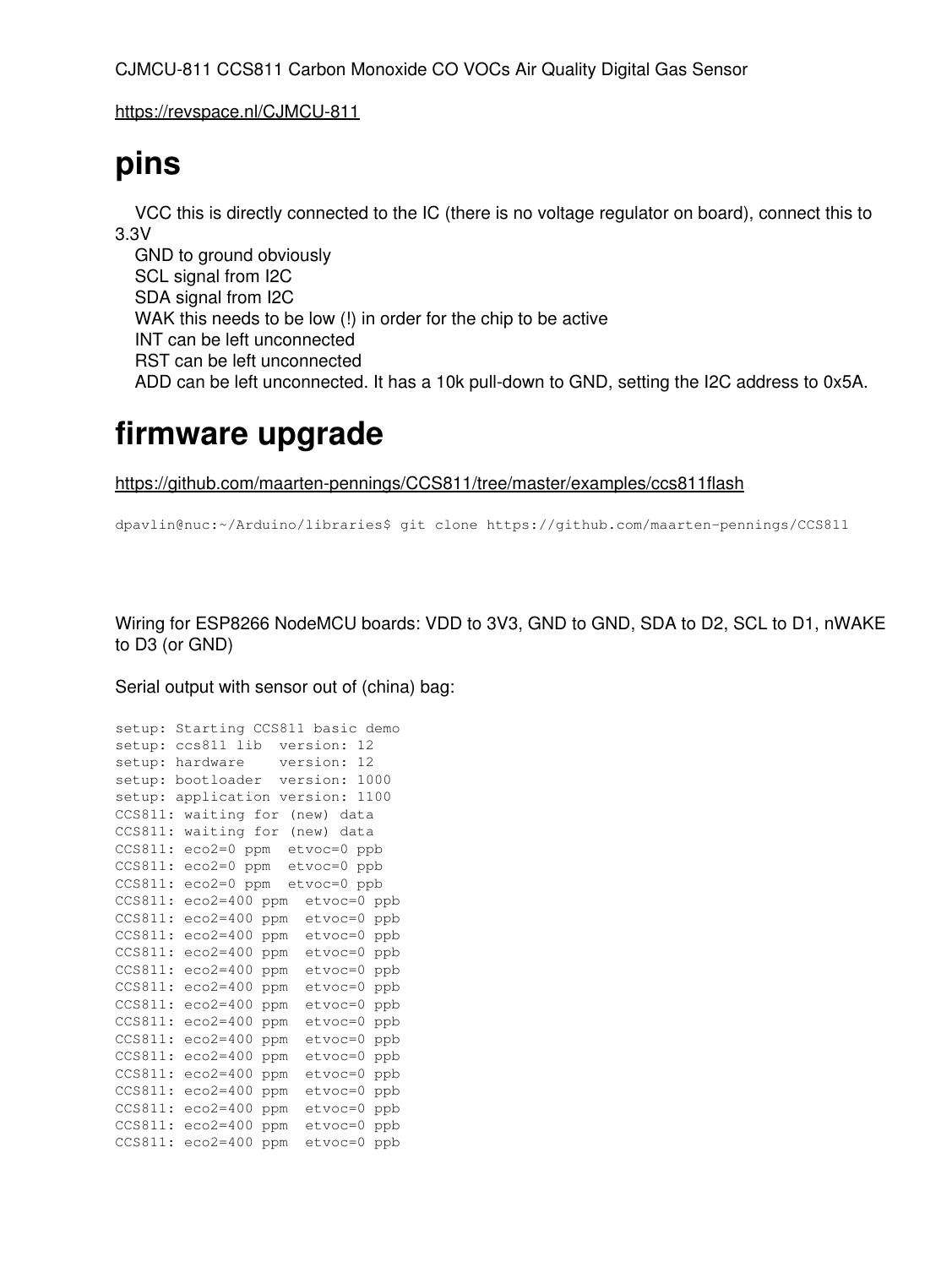## **upgrade serial output**

Starting CCS811 flasher setup: library version: 12 setup: hardware version: 12 setup: bootloader version: 1000 setup: application version: 1100 setup: comment-out this code line if you want to flash loop: ended ... loop: ended ... loop: ended ... loop: ended ... loop: ended ... loop: ended ... loop: ended ... loop: ended ... ccs811: ping ok ccs811: reset ok ccs811: status (reset1) 10 ok ccs811: app-erase ok ccs811: status (app-erase) 40 ok ccs811: writing 5120 ................................................................ 4608 ccs811: writing 4608 ................................................................ 4096 ccs811: writing 4096 ................................................................ 3584 ccs811: writing 3584 ................................................................ 3072 ccs811: writing 3072 ................................................................ 2560 ccs811: writing 2560 ................................................................ 2048 ccs811: writing 2048 ................................................................ 1536 ccs811: writing 1536 ................................................................ 1024 ccs811: writing 1024 ................................................................ 512 ccs811: writing 512 ................................................................ 0 ccs811: app-verify ok ccs811: status (app-verify) 30 ok ccs811: reset2 ok ccs811: status (reset2) 10 ok setup: Starting CCS811 basic demo setup: ccs811 lib version: 12 setup: hardware version: 12 setup: bootloader version: 1000 setup: application version: 2000 CCS811: waiting for (new) data CCS811: waiting for (new) data CCS811: waiting for (new) data CCS811: waiting for (new) data CCS811: eco2=400 ppm etvoc=0 ppb CCS811: eco2=400 ppm etvoc=0 ppb CCS811: eco2=409 ppm etvoc=1 ppb CCS811: eco2=414 ppm etvoc=2 ppb CCS811: eco2=400 ppm etvoc=0 ppb CCS811: eco2=400 ppm etvoc=0 ppb CCS811: eco2=400 ppm etvoc=0 ppb CCS811: eco2=407 ppm etvoc=1 ppb CCS811: eco2=400 ppm etvoc=0 ppb CCS811: eco2=400 ppm etvoc=0 ppb CCS811: eco2=400 ppm etvoc=0 ppb CCS811: eco2=408 ppm etvoc=1 ppb CCS811: eco2=414 ppm etvoc=2 ppb CCS811: eco2=417 ppm etvoc=2 ppb CCS811: eco2=414 ppm etvoc=2 ppb CCS811: eco2=408 ppm etvoc=1 ppb CCS811: eco2=408 ppm etvoc=1 ppb CCS811: eco2=400 ppm etvoc=0 ppb CCS811: eco2=400 ppm etvoc=0 ppb